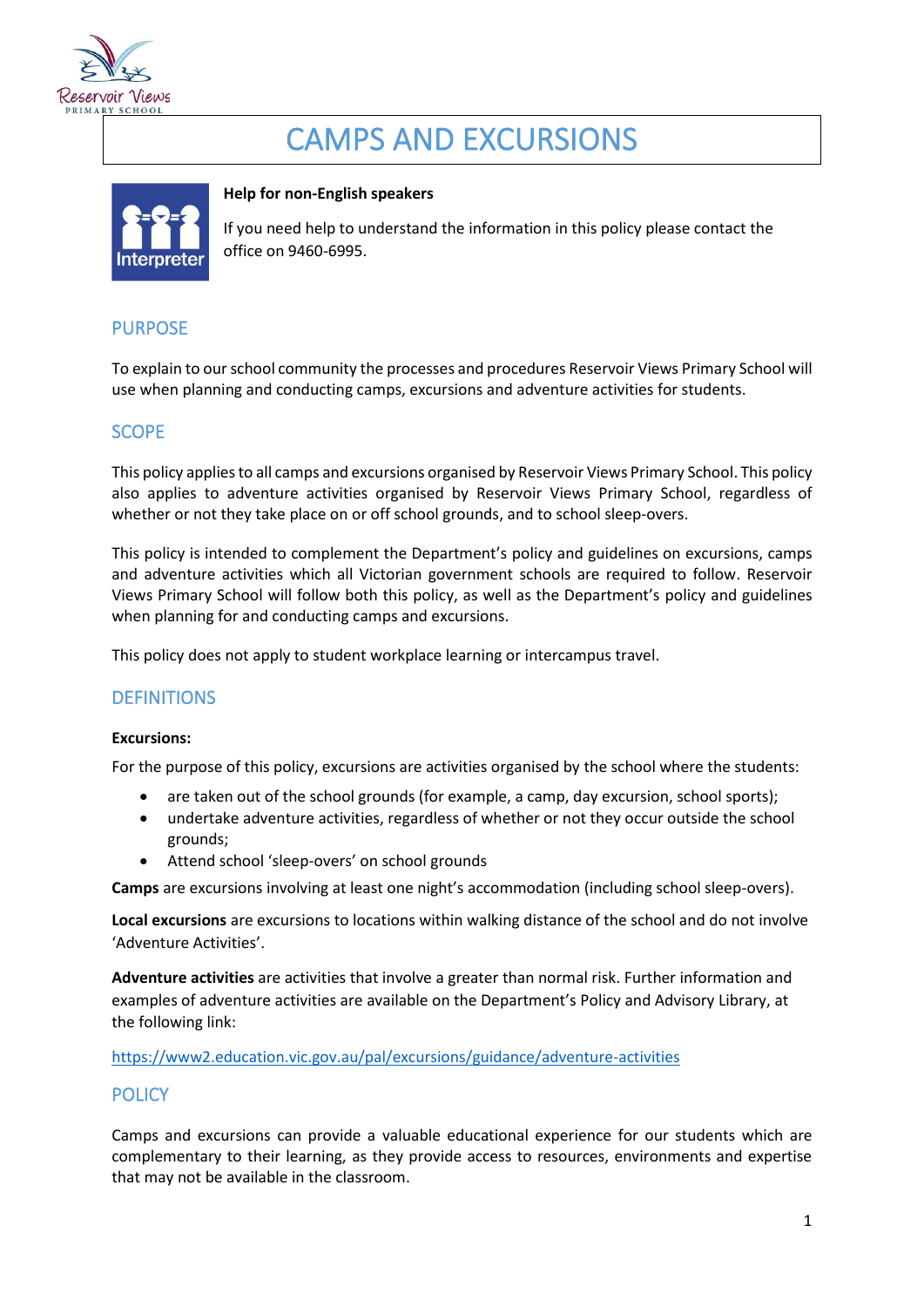For all camps and excursions, including adventure activities, our school will follow the Department's Policy and Advisory Library: [Excursions.](https://www2.education.vic.gov.au/pal/excursions/policy)

#### Planning process for camps and excursions

All camps and excursions will comply with Department planning requirements.

Part of this planning process includes conducting risk assessments, to ensure that reasonable steps are taken to minimise the risks associated with each proposed camp or excursion. Reservoir Views Primary School's risk assessment will include consideration of arrangements for supervision of students and consideration of the risk of bushfire activity in the excursion location. In the event of a Code Red Day being announced, excursions or camp activities in effected locations will be cancelled or rescheduled. Planning will also cover arrangements for cancelling, recalling or altering the camp or excursion for any other reason.

Reservoir Views Primary School is committed to ensuring students with additional needs are provided with an inclusive camps and excursions program and will work with families during the planning stage, as needed, to support all students' attendance and participation in camp and excursion activities.

In cases where a camp or excursion involves a particular class or year level group, the Organising Teacher will ensure that there is an alternative educational program available and appropriate supervision for those students not attending the camp or excursion.

#### Supervision

Reservoir Views Primary School follows the Department's guidelines in relation to supervision of students during excursions and camps.

All excursion staff (including parent/carer volunteers) will be familiar with supervision requirements and the specific procedures for dealing with emergencies on each camp and excursion.

All school staff will be aware that they retain overall responsibility for the supervision and care of students throughout all camps and excursions (including adventure activities), regardless of whether or not external providers are managing the activity.

#### Parent/caregiver/guardian volunteers

Parents/caregivers/guardians may be invited to assist with camps and excursions. School staff will notify parents/carers of any costs associated with attending. School staff are in charge of camps and excursions and parent/carer volunteers are expected to follow teachers' instructions. When deciding which parents/carers will attend, the Organising Teacher will take into account: any valuable skills the parents/carers have to offer (e.g. bus licence, first aid etc.) and the special needs of particular students.

#### Parent/caregiver/guardian volunteer and external provider checks

Reservoir Views Primary School requires all parent/caregiver/guardian camp or excursion volunteers and all external providers working directly with our students to have a current Working with Children Check card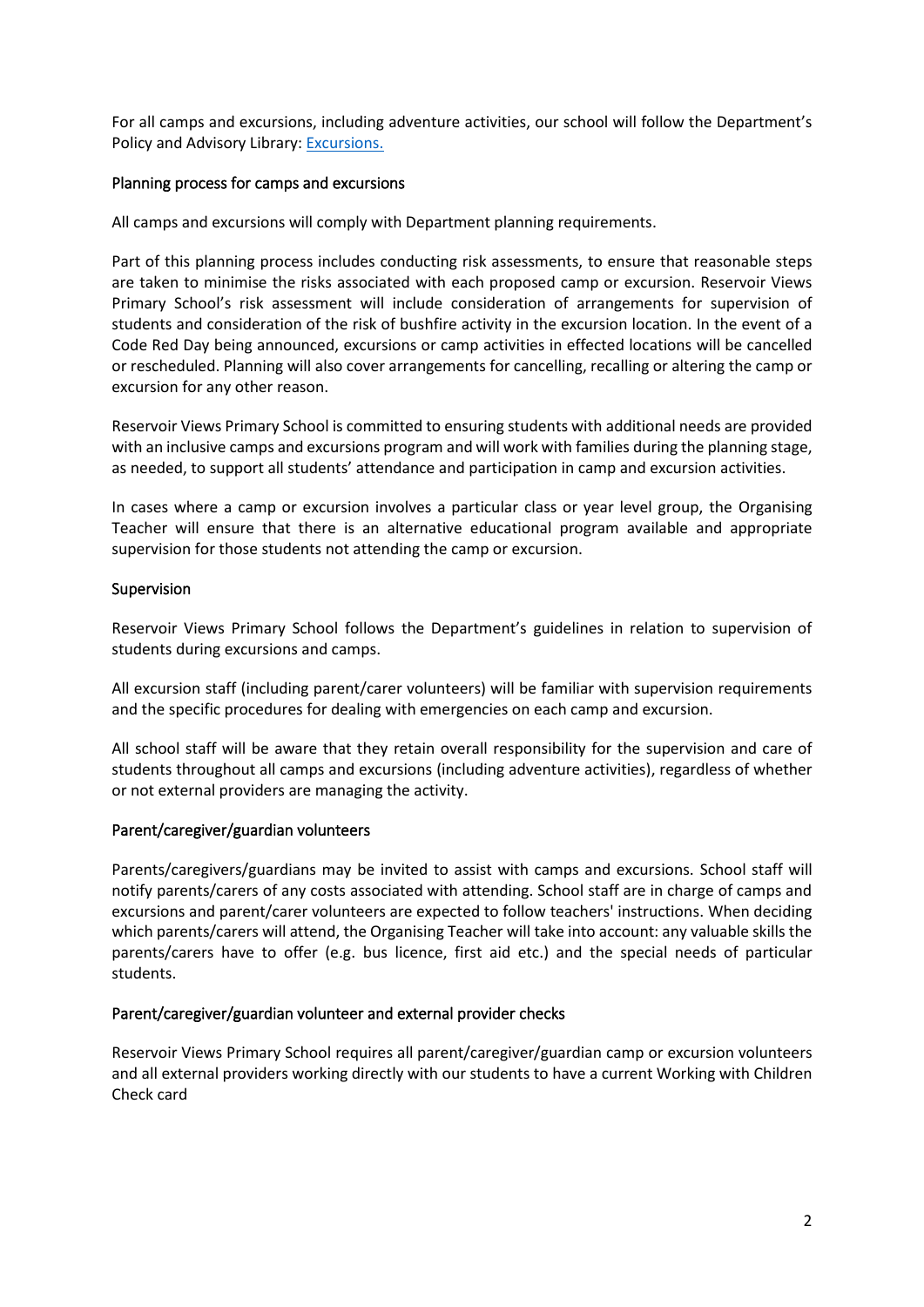#### Parent/caregiver/guardian consent

For all camps and excursions, other than local excursions, Reservoir Views Primary School will provide parents/carers with a specific consent form outlining the details of the proposed activity. Reservoir Views Primary School uses Compass to inform parents about camps and excursions and to seek their consent. Parents/carers are encouraged to contact the school to discuss any questions or concerns that they or their child may have with a proposed camp or excursion.

For local excursions, Reservoir Views Primary School will provide parents and carers with an annual Local Excursions consent form at the start of each school year or upon enrolment if students enrol during the school year. Reservoir Views Primary School will also provide advance notice to parents/carers of an upcoming local excursion through either a note on Compass or a physical note home in the students' bag. For local excursions that occur on a recurring basis (for example weekly outings to the local oval for sports lessons), Reservoir Views Primary School will notify parents once only prior to the commencement of the recurring event.

#### Cost of camps and excursions, refunds and support

The cost of all camps and excursions are to be paid by parents/carers unless alternative arrangements have been agreed to by the Principal prior to the excursion. All families will be given sufficient time to make payments for all activities. Consent forms will have clearly stated payment amounts and payment finalisation dates.

Students who have not finalised payment by the required date will not be allowed to attend unless the Principal determines exceptional circumstances apply.

Reservoir Views Primary School will make all efforts to ensure that students are not excluded for financial reasons. Families experiencing financial difficulty are invited to discuss alternative payment arrangements with the Business Manager/Principal. The Business Manager can also discuss family eligibility for the Department's Camps, Sports and Excursions Fund (CSEF), which provides payments for eligible students to attend school activities, including camps and excursions. Applications for the CSEF are open to families holding a valid means-tested concession card or temporary foster parents and are facilitated by the school. Further information about the CSEF and the application form are available a[t Camps, Sports and Excursions Fund.](https://www2.education.vic.gov.au/pal/camps-sports-and-excursions-fund/policy)

If a camp or excursion is cancelled or altered by the school, or a student is no longer able to attend part or all of the camp or excursion, our school will consider requests for partial or full refunds of payments made by parents/carers on a case-by-case basis taking into account the individual circumstances. Generally we will not be able to refund payments made for costs that have already been paid where those funds have already been transferred or committed to a third party and no refund is available to the school. Where possible, we will provide information about refunds to parents/carers at the time of payment.

#### Student health

Parents and carers need to ensure the school has up-to-date student health information prior to camps and excursions. A member of staff will be appointed with responsibility for the health needs of the students for each camp/excursion. Teachers will administer any medication provided according to our *Medication* policy and the student's signed *Medication Authority Form*. To meet the school's obligations relating to safety, a first aid kit and mobile phone will be taken by teachers on all camps and excursions.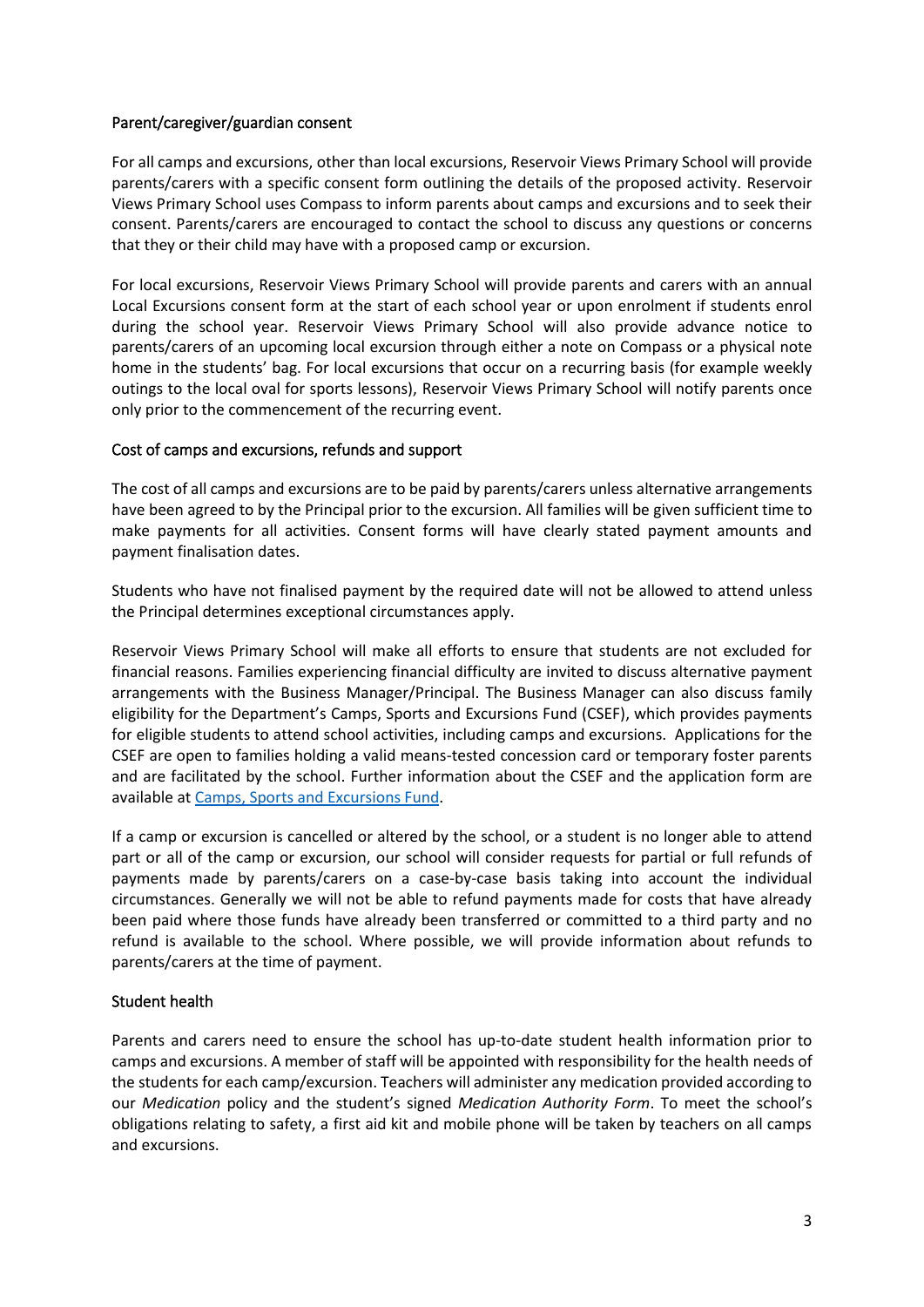It is the responsibility of parents and carers to ensure their child/children are in good health when attending excursions and camps. If a student becomes ill during a camp and is not able to continue at camp it is the parent/carer's responsibility to collect them and cover any associated costs. If the Principal approves a student joining a camp late, transport to the camp is the parent/carer's responsibility.

#### Behaviour expectations

Students participating in camps and excursions are required to cooperate and display appropriate behaviour to ensure the camp or excursion is a safe, positive and educational experience for all students involved.

Parents/carers will be notified if their child is in danger of losing the privilege to participate in an excursion or camp due to behaviour that does not meet the standards of behaviour set out in the school's *Student Wellbeing and Engagement Policy*. The decision to exclude a student will be made by the Principal or Assistant Principal, in consultation with the Organising Teacher. Both the parent/carer and the student will be informed of this decision prior to the camp or excursion.

If on a camp or excursion the Teacher in Charge considers an individual student's behaviour does not meet required standards, then the Principal or their nominee may determine that a student should return home during the camp or excursion. In these circumstances the parent/carer is responsible for the collection of the student and any costs associated with this.

Disciplinary measures apply to students on camps and excursions consistent with our school's *Student Wellbeing and Engagement Policy* and *Bullying Prevention Policy*.

#### Electronic Devices

Students will not be permitted to bring electronic devices to camps or excursions except with prior approval from the Principal. The Principal will only approve students bringing electronic devices to a camp or excursion in exceptional circumstances and when it is in the best interests of the student, and may place conditions on its location and use during the camp or excursion.

#### Food

Students are not permitted to bring their own supply of food items to camps and excursions unless the item is medically indicated and discussed with the Organising Teacher, or included as an item on the clothing and equipment list for that camp or excursion.

#### Accident and Ambulance Cover

Any costs associated with student injury rest with parents/carers unless the Department is liable in negligence (liability is not automatic).

Unless otherwise indicated, Reservoir Views Primary School and the Department do not provide student accident or ambulance cover. Parents/carers may wish to obtain student accident insurance cover and/or ambulance cover, depending on their health insurance arrangements and any other personal considerations.